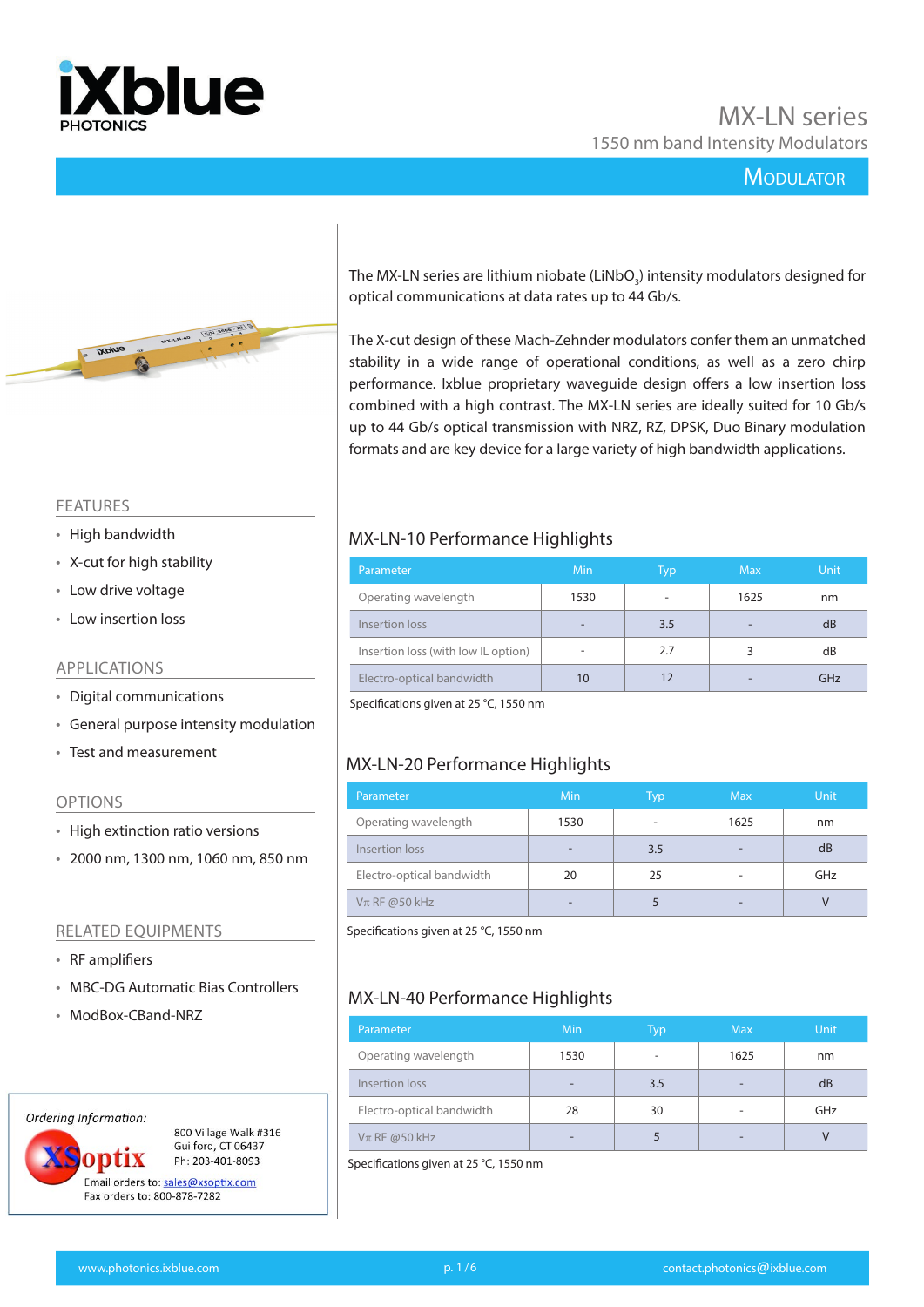

# MX-LN-10 10 GHz Intensity modulator

## Electrical Characteristics

| Parameter               | Symbol                      | <b>Condition</b>          | <b>Min</b>               | <b>Typ</b> | <b>Max</b>               | Unit      |
|-------------------------|-----------------------------|---------------------------|--------------------------|------------|--------------------------|-----------|
| Electro-optic bandwidth | $S_{21}$                    | RF electrodes, from 2 GHz | 10                       | 12         | $\overline{\phantom{a}}$ | GHz       |
| Ripple $S_{21}$         | $\Delta S_{21}$             | RF electrodes, f < 12 GHz | $\overline{\phantom{0}}$ | 0.5        |                          | dB        |
| Electrical return loss  | $S_{11}$                    | RF electrodes             | $\sim$                   | $-12$      | $-10$                    | dB        |
| $V\pi$ RF @50 kHz       | $V\pi RF_{50\,kHz}$         | RF electrodes, @1550 nm   | $\overline{\phantom{a}}$ | 5.5        | 6.5                      | $\vee$    |
| $V\pi$ RF @10 Gb/s PRBS | $V\pi RF_{10\,\text{Gb/s}}$ | RF electrodes, @1550 nm   | $\sim$                   | 6.5        | 7                        | V         |
| $V\pi$ DC electrodes    | $V_{\pi}DC$                 | DC electrodes             | $\overline{\phantom{a}}$ | 6.5        | $\overline{7}$           | $\vee$    |
| RF input impedance      | $Z_{_{\text{in-RF}}}$       | $\overline{\phantom{a}}$  | $\sim$                   | 50         | $\overline{\phantom{a}}$ | $\Omega$  |
| DC input impedance      | $Z_{\text{in-DC}}$          | $\overline{\phantom{a}}$  | $\overline{\phantom{a}}$ | 1          | $\overline{\phantom{a}}$ | $M\Omega$ |

50 Ω RF input

## Optical Characteristics

| Parameter                           | Symbol                   | Condition                                            | <b>Min</b>               | <b>Typ</b>                   | <b>Max</b>               | <b>Unit</b> |
|-------------------------------------|--------------------------|------------------------------------------------------|--------------------------|------------------------------|--------------------------|-------------|
| Crystal                             | $\overline{\phantom{a}}$ | ۰                                                    |                          | Lithium Niobate X-Cut Y-Prop |                          |             |
| Operating wavelength                | $\lambda$                | $\overline{\phantom{a}}$                             | 1530                     | 1550                         | 1625                     | nm          |
| Insertion loss                      | IL                       | Without connectors                                   | ٠                        | 3.5                          | $\overline{\phantom{a}}$ | dB          |
| Insertion loss (with low IL option) | LIL                      | Without connectors                                   | $\overline{\phantom{a}}$ | 2.7                          | 3                        | dB          |
| DC extinction ratio                 | ER                       | Measured with narrow source<br>linewidth $<$ 200 MHz | 20                       | 22                           | $\overline{\phantom{a}}$ | dB          |
| Optical return loss                 | <b>ORL</b>               | -                                                    | $-40$                    | $-45$                        | $\overline{\phantom{a}}$ | dB          |
| Chirp                               | $\alpha$                 | $\overline{\phantom{a}}$                             | $-0.1$                   | $\mathbf 0$                  | 0.1                      |             |

All specifications given at 25°C, 1550 nm, unless differently specified

## Absolute Maximum Ratings

Stresses in excess of the absolute maximum ratings can cause permanent damage to the device. These are absolute stress ratings only. Functional operation of the device is not implied at these or any other conditions in excess of those given in the operational sections of the data sheet. Exposure to absolute maximum ratings for extended periods can adversely affect device reliability.

| Parameter             | Symbol     | Min   | <b>Max</b> | <b>Unit</b>  |
|-----------------------|------------|-------|------------|--------------|
| RF input power        | $EP_{in}$  |       | 28         | dBm          |
| Bias voltage          | $V_{bias}$ | $-20$ | $+20$      |              |
| Optical input power   | $OP_{in}$  | ٠     | 20         | dBm          |
| Operating temperature | <b>OT</b>  | 0     | $+70$      | $^{\circ}$ C |
| Storage temperature   | <b>ST</b>  | -40   | $+85$      | °C           |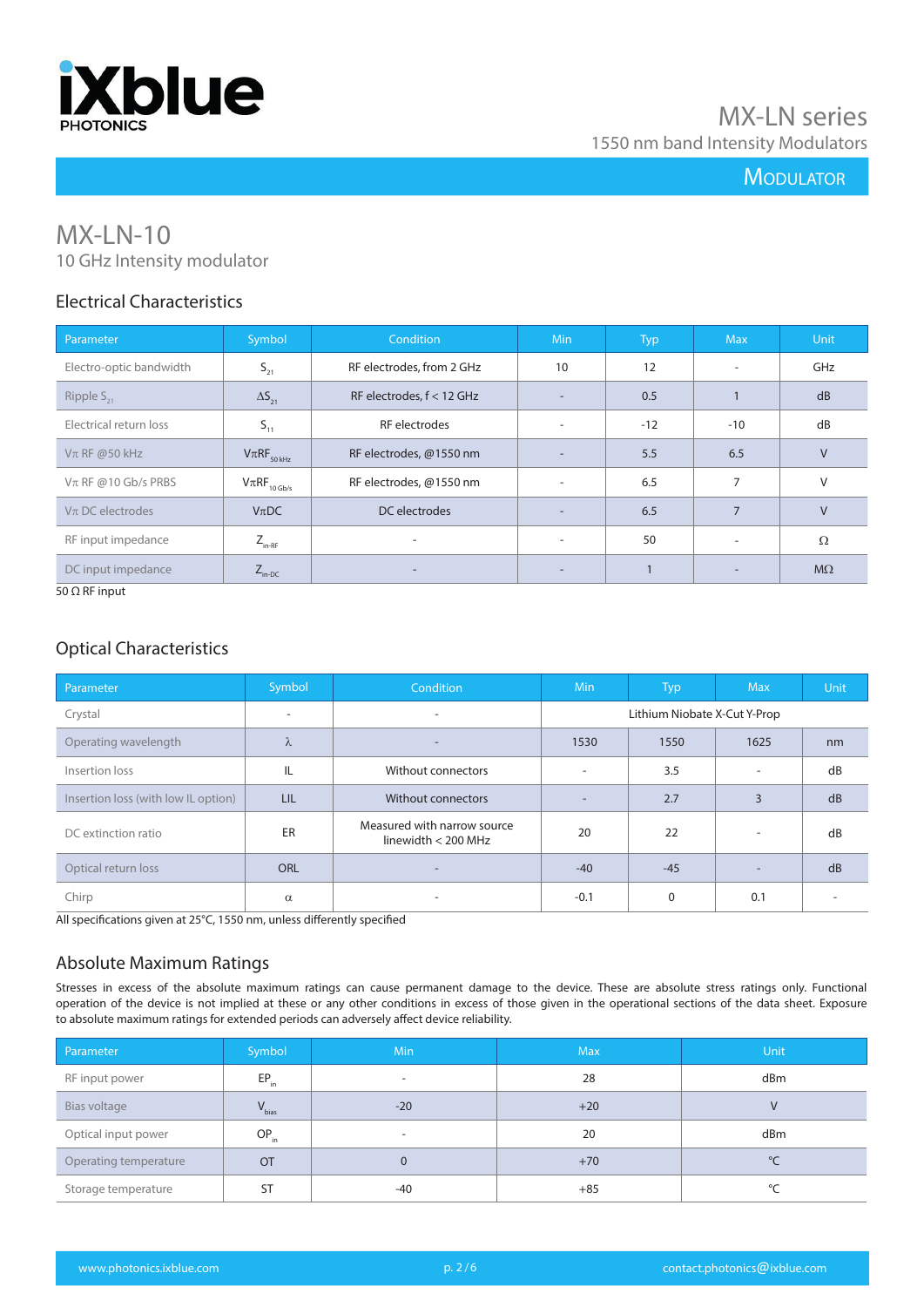

# MX-LN-20 20 GHz Intensity modulator

## Electrical Characteristics

| Parameter                | Symbol                                            | Condition                   | <b>Min</b>               | <b>Typ</b> | <b>Max</b>               | Unit      |
|--------------------------|---------------------------------------------------|-----------------------------|--------------------------|------------|--------------------------|-----------|
| Electro-optic bandwidth  | $S_{21}$                                          | RF electrodes, from 2 GHz   | 20                       | 25         | $\overline{\phantom{a}}$ | GHz       |
| Ripple $S_{21}$          | $\Delta S_{21}$                                   | RF electrodes, $f < 20$ GHz | $\overline{\phantom{a}}$ | 0.5        |                          | dB        |
| Electrical return loss   | $S_{11}$                                          | RF electrodes               | $\overline{\phantom{a}}$ | $-12$      | $-10$                    | dB        |
| $V\pi$ RF @50 kHz        | $V\pi RF_{_{50\,kHz}}$                            | RF electrodes, @1550 nm     | $\overline{\phantom{a}}$ | 5          | 5.5                      | $\vee$    |
| $V\pi$ RF @ 20 Gb/s PRBS | $\mathsf{V}\pi\mathsf{RF}_{_{20\,\mathsf{Gb/s}}}$ | RF electrodes, @1550 nm     | $\overline{\phantom{a}}$ | 5.5        | 6                        | $\vee$    |
| $V\pi$ DC electrodes     | $V_{\pi}DC$                                       | DC electrodes               | $\overline{\phantom{a}}$ | 6.5        | $\overline{7}$           | $\vee$    |
| RF input impedance       | $Z_{_{\text{in-RF}}}$                             |                             | $\overline{\phantom{a}}$ | 50         | $\overline{\phantom{a}}$ | $\Omega$  |
| DC input impedance       | $Z_{\text{in-DC}}$                                | $\overline{\phantom{0}}$    | $\overline{\phantom{a}}$ | 1          | $\overline{\phantom{a}}$ | $M\Omega$ |

50  $\Omega$  RF input

#### Optical Characteristics

| Parameter            | Symbol                   | Condition                                            | <b>Min</b>                   | <b>Typ</b>   | <b>Max</b>               | <b>Unit</b> |
|----------------------|--------------------------|------------------------------------------------------|------------------------------|--------------|--------------------------|-------------|
| Crystal              | $\overline{\phantom{a}}$ | $\sim$                                               | Lithium Niobate X-Cut Y-Prop |              |                          |             |
| Operating wavelength | $\lambda$                | ۰.                                                   | 1530                         | 1550         | 1625                     | nm          |
| Insertion loss       | IL                       | Without connectors                                   | $\overline{\phantom{a}}$     | 3.5          | 4.5                      | dB          |
| DC extinction ratio  | ER                       | Measured with narrow source<br>linewidth $<$ 200 MHz | 20                           | 22           | $\overline{\phantom{a}}$ | dB          |
| Optical return loss  | ORL                      | ۰                                                    | $-40$                        | -45          | $\overline{\phantom{a}}$ | dB          |
| Chirp                | $\alpha$                 | -                                                    | $-0.1$                       | $\mathbf{0}$ | 0.1                      |             |

All specifications given at 25 °C, 1550 nm, unless different specified

## Absolute Maximum Ratings

Stresses in excess of the absolute maximum ratings can cause permanent damage to the device. These are absolute stress ratings only. Functional operation of the device is not implied at these or any other conditions in excess of those given in the operational sections of the data sheet. Exposure to absolute maximum ratings for extended periods can adversely affect device reliability.

| Parameter             | Symbol     | Min                      | <b>Max</b> | <b>Unit</b>  |
|-----------------------|------------|--------------------------|------------|--------------|
| RF input power        | $EP_{in}$  |                          | 28         | dBm          |
| Bias voltage          | $V_{bias}$ | $-20$                    | $+20$      | $\mathsf{V}$ |
| Optical input power   | $OP_{in}$  | $\overline{\phantom{a}}$ | 20         | dBm          |
| Operating temperature | <b>OT</b>  | 0                        | $+70$      | °C           |
| Storage temperature   | <b>ST</b>  | -40                      | $+85$      | °C           |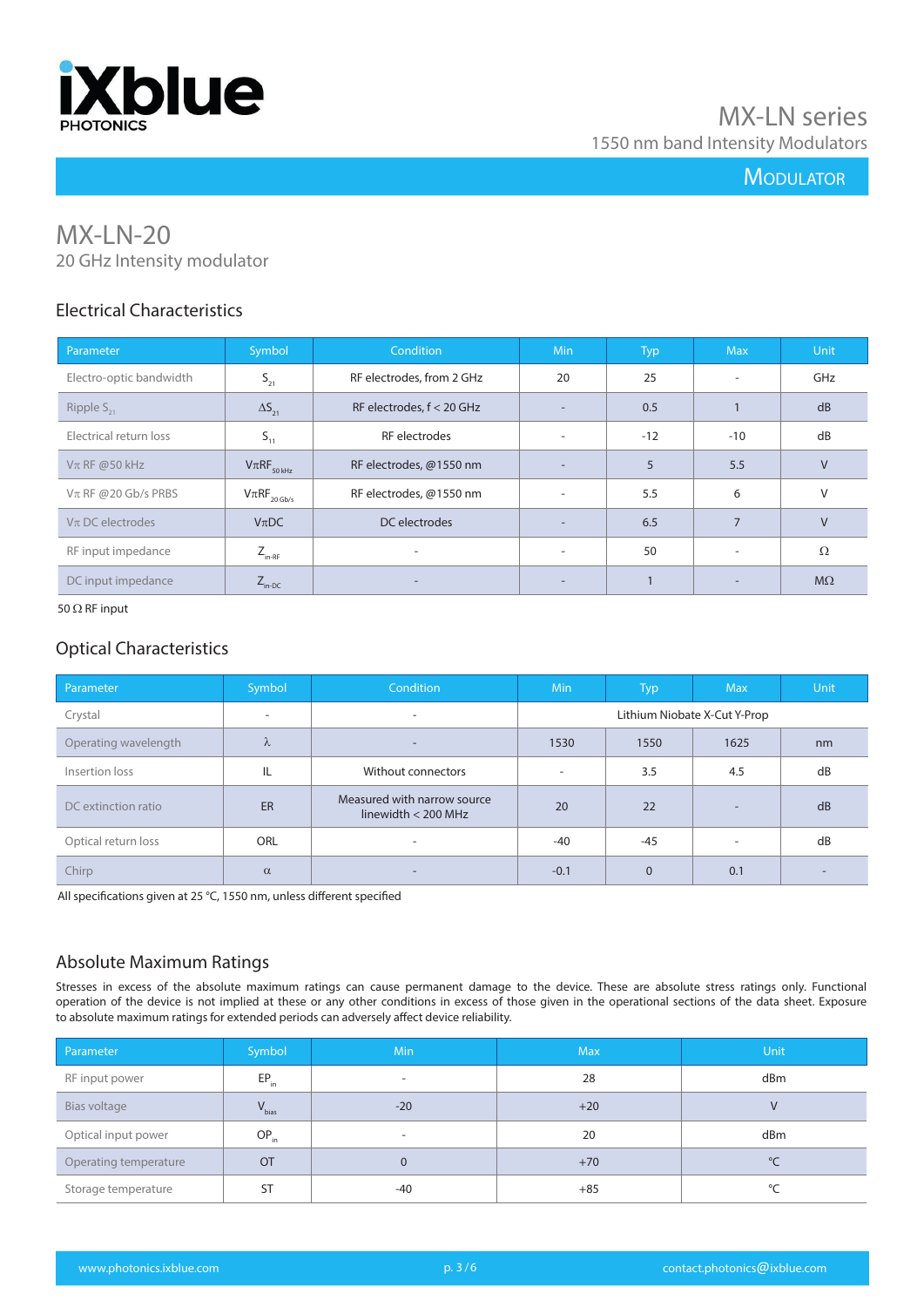

# MX-LN-40 40 GHz Intensity modulator

## Electrical Characteristics

| Parameter               | Symbol                 | <b>Condition</b>            | <b>Min</b>               | <b>Typ</b>               | <b>Max</b>               | <b>Unit</b> |
|-------------------------|------------------------|-----------------------------|--------------------------|--------------------------|--------------------------|-------------|
| Electro-optic bandwidth | $S_{21}$               | RF electrodes, from 2 GHz   | 28                       | 30                       | ٠                        | GHz         |
| Ripple $S_{21}$         | $\Delta S_{21}$        | RF electrodes, $f < 30$ GHz | $\overline{\phantom{0}}$ | 0.5                      |                          | dB          |
| Electrical return loss  | $S_{11}$               | RF electrodes               | $\overline{\phantom{a}}$ | $-12$                    | $-10$                    | dB          |
| $V\pi$ RF @50 kHz       | $V\pi RF_{_{50\,kHz}}$ | RF electrodes, @1550 nm     | $\overline{\phantom{a}}$ | 5                        | 6                        | $\vee$      |
| $V\pi$ DC electrodes    | $V_{\pi}DC$            | DC electrodes, @1550 nm     | $\overline{\phantom{a}}$ | 6.5                      | 7                        | V           |
| RF input impedance      | $Z_{_{\text{in-RF}}}$  |                             | $\overline{\phantom{a}}$ | 50                       | $\overline{\phantom{a}}$ | $\Omega$    |
| DC input impedance      | $Z_{\text{in-DC}}$     | $\overline{\phantom{a}}$    |                          | $\overline{\phantom{a}}$ | ٠                        | $M\Omega$   |

#### 50 Ω RF input

#### Optical Characteristics

| Parameter            | Symbol                   | <b>Condition</b>                                     | <b>Min</b>                   | Typ.           | <b>Max</b>               | <b>Unit</b> |
|----------------------|--------------------------|------------------------------------------------------|------------------------------|----------------|--------------------------|-------------|
| Crystal              | $\overline{\phantom{a}}$ | ۰.                                                   | Lithium Niobate X-Cut Y-Prop |                |                          |             |
| Operating wavelength | λ                        | -                                                    | 1530                         | 1550           | 1625                     | nm          |
| Insertion loss       | IL                       | Without connectors                                   | ۰                            | 3.5            | 4.5                      | dB          |
| DC extinction ratio  | ER                       | Measured with narrow source<br>linewidth $<$ 200 MHz | 20                           | 22             | $\overline{\phantom{a}}$ | dB          |
| Optical return loss  | ORL                      | $\overline{\phantom{0}}$                             | $-40$                        | $-45$          | $\overline{\phantom{a}}$ | dB          |
| Chirp                | $\alpha$                 |                                                      | $-0.1$                       | $\overline{0}$ | 0.1                      |             |

All specifications given at 25 °C, 1550 nm, unless different specified

## Absolute Maximum Ratings

Stresses in excess of the absolute maximum ratings can cause permanent damage to the device. These are absolute stress ratings only. Functional operation of the device is not implied at these or any other conditions in excess of those given in the operational sections of the data sheet. Exposure to absolute maximum ratings for extended periods can adversely affect device reliability.

| Parameter             | Symbol     | <b>Min</b> | <b>Max</b> | <b>Unit</b> |
|-----------------------|------------|------------|------------|-------------|
| RF input power        | $EP_{in}$  | ٠          | 28         | dBm         |
| Bias voltage          | $V_{bias}$ | $-20$      | $+20$      | V           |
| Optical input power   | $OP_{in}$  | ٠          | 20         | dBm         |
| Operating temperature | OT         | 0          | $+70$      | °C          |
| Storage temperature   | <b>ST</b>  | $-40$      | $+85$      | °C          |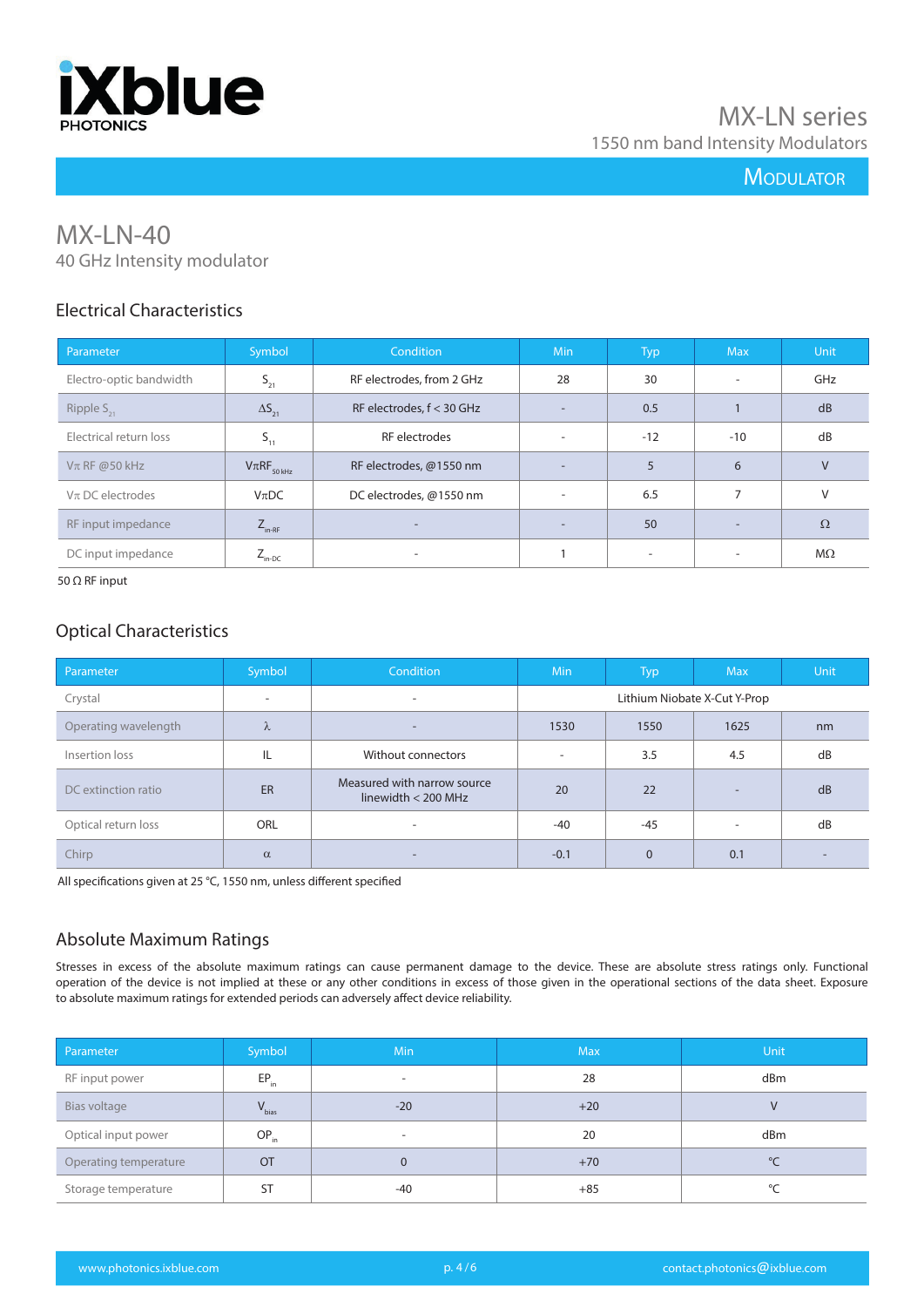

MX-LN series 1550 nm band Intensity Modulators

# **MODULATOR**







MX-LN-40 Typical  $S_{11}$  Curve